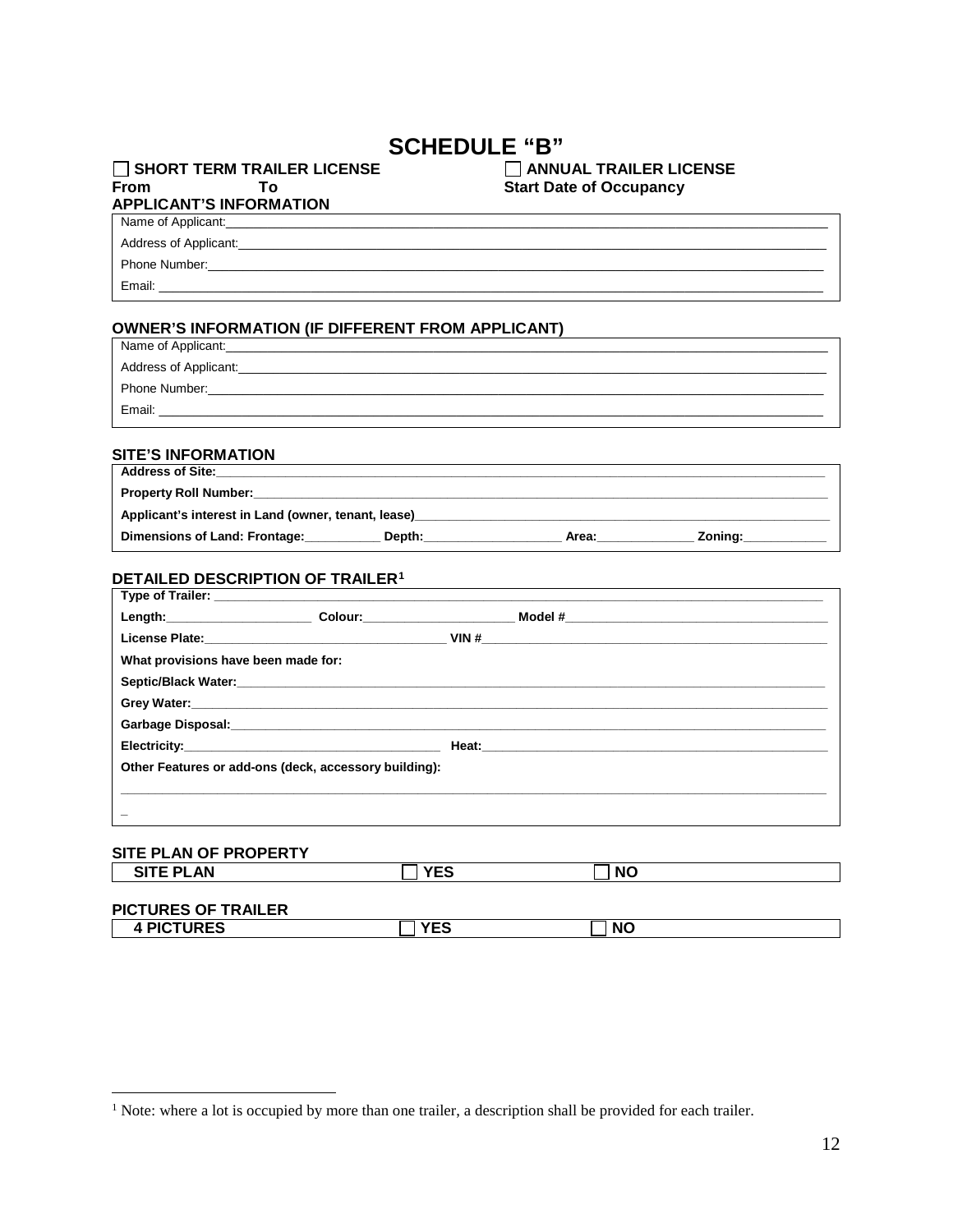| I confirm that the information provided on this application form is true to the best of my knowledge and belief.                                                                                                              |                                                                                                                                                                                                                                       |  |  |  |
|-------------------------------------------------------------------------------------------------------------------------------------------------------------------------------------------------------------------------------|---------------------------------------------------------------------------------------------------------------------------------------------------------------------------------------------------------------------------------------|--|--|--|
| I agree to comply with the provisions of By-Law<br>$\blacksquare$                                                                                                                                                             |                                                                                                                                                                                                                                       |  |  |  |
|                                                                                                                                                                                                                               |                                                                                                                                                                                                                                       |  |  |  |
|                                                                                                                                                                                                                               | Signature of Owner:<br><u> Communication</u> Communication Communication Communication Communication Communication Communication Communication Communication Communication Communication Communication Communication Communication Co |  |  |  |
| Reviewed by Township of Moonbeam Administration Staff this                                                                                                                                                                    | day of<br>20<br>$\blacksquare$                                                                                                                                                                                                        |  |  |  |
| Signature of Issuing Official: Letter and the contract of the contract of the contract of the contract of the contract of the contract of the contract of the contract of the contract of the contract of the contract of the |                                                                                                                                                                                                                                       |  |  |  |